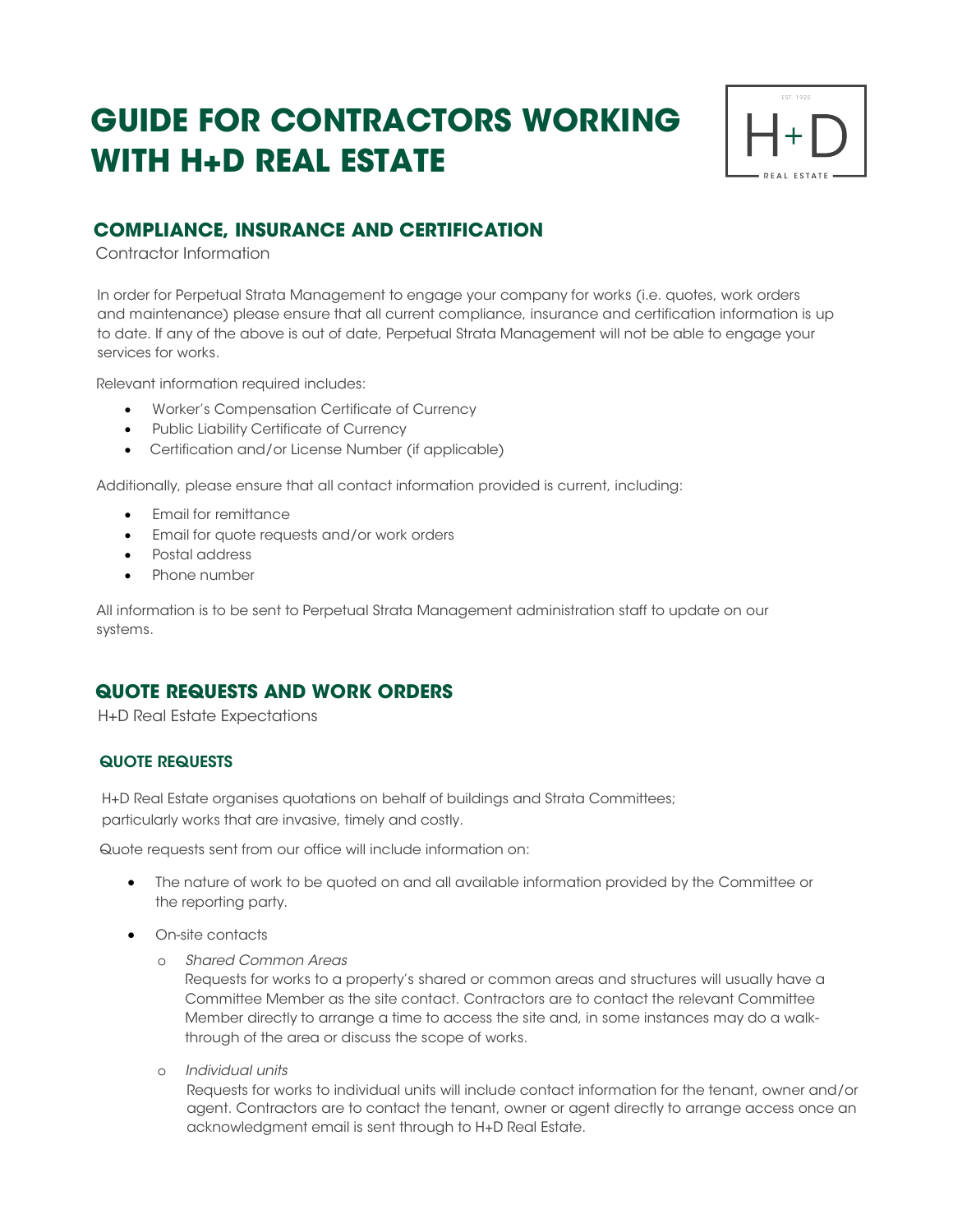

#### WORK ORDERS

Once access has been arranged with the site contact please ensure that the administrative team at for works. Attending contractors are expected to diagnose and investigate the issue and carry out the required rectification works (within reason). If the rectification works are expected to incur a higher cost please contact H+D Real Estate, so that they can seek required Committee approval prior to proceeding. H+D Real Estate are advised of the access arrangement and a tentative or confirmed date

Work orders marked URGENT require contractors to attend site on the day of the request. Please advise our office as soon as possible if this is not possible. Our team will either arrange for another contractor or make alternative arrangements should your team be able to attend the next business day.

therefore follow up on any outstanding works to track progress. H+D Real Estate is required to update our clients regularly on the progress of works and will

listing the following: Please ensure that a detailed report of the works carried out is provided to H+D Real Estate,

- The issue and any works carried out
- Time and cost of labour
- Cost of materials
- Any additional works required that are not included in the initial scope of works or cannot be carried out by your team.

Once all works related to the work order are completed please send all invoices to Accounts Payable.

## **ACCOUNTS PAYABLE**

H+D Real Estate

All invoices sent to Accounts Payable will on average be processed 14 business days from the date of receipt. To ensure there are no delays in the process, please ensure that the following details are provided:

- Company ABN
- GST Status (if the company is GST registered)
- **•** Bank details

All payments will be made via electronic funds transfer.

Please note: If any compliance, insurance and certification information is out of date, there will be delays in processing invoices provided.

Please ensure that invoices include the following information:

- Invoice number
- Date of invoice
- $\bullet$ Work order number (please reference the job number issued from H+D Real Estate)

Deposited Plan number outlined on the work order as follows: When billing H+D Real Estate, please ensure that you reference the Strata Plan or

| <b>NSW</b>                                                                     |    | <b>VIC</b>                    |
|--------------------------------------------------------------------------------|----|-------------------------------|
| Strata Plan No.<br><u>and the state of the state of the state of the state</u> | OR | Owners Corpation No. ________ |
| H+D Real Estate                                                                |    | c/ - H+D Real Estate          |
| $GPO$ $Box$ $968$                                                              |    | GPO Box 968                   |
| SYDNEY NSW 2001                                                                |    | SYDNEY NSW 2001               |

Please note: Invoices with the incorrect billing information will experience delays in payment.